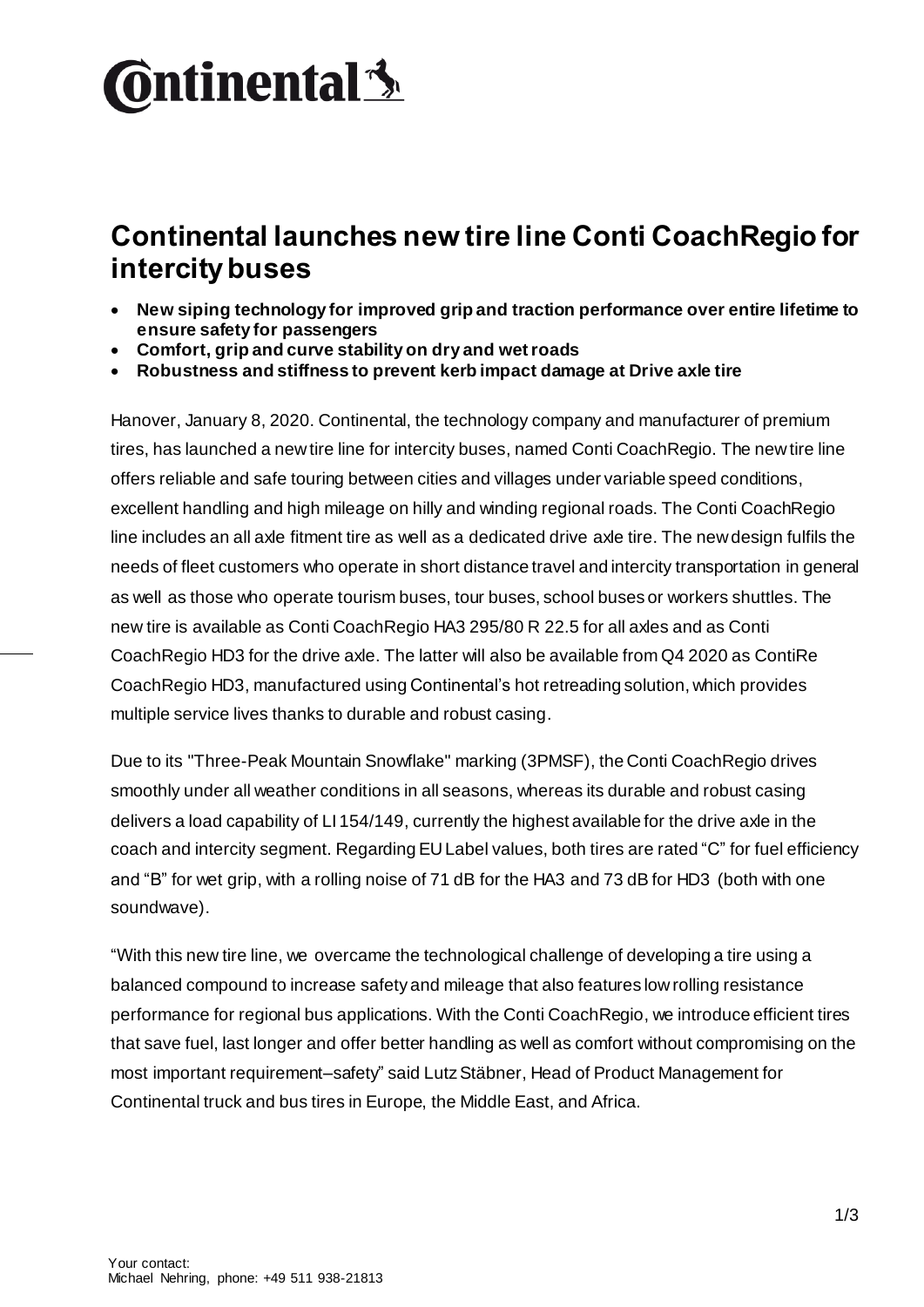## **Ontinental <u>S</u>**

The balanced compound for traction and mileage provides an innovative combination of rubber polymer and strengthening filler materials. A special, functionalized rubber and a new type of carbon black ensure high mileage with an excellent rolling resistance while at the same time offering superior wet handling and good dry grip.

When it comes to pattern design, the Conti CoachRegio HA3 has full-depth siping technology for good wet and winter performance, with straight grooves in the outer ribs for structural stability as well as zig-zag inner grooves for optimal performance against stone retention. These characteristics result in better cornering stability and quiet rolling, ensuring high comfort for the passengers. The Conti CoachRegio HD3 also features a new tie-bar shoulder design that increases robustness and minimizes damage from kerb impact, while the full-depth 3D sipes enhance water displacement and thus guarantee improved wet performance, traction and safety.

**Continental** develops pioneering technologies and services for sustainable and connected mobility of people and their goods. Founded in 1871, the technology company offers safe, efficient, intelligent and affordable solutions for vehicles, machines, traffic and transportation. In 2018, Continental generated preliminary sales of €44.4 billion and currently employs more than 240,000 people in 60 countries and markets.

The **Tire division** has 24 production and development locations worldwide. As one of the leading tire manufacturers with around 54,000 employees, the division posted preliminary sales of €11.4 billion in 2018. Continental ranks among the technology leaders in tire production and offers a broad product range for passenger cars, commercial vehicles and two-wheelers. Through continuous investment in R&D, Continental makes a major contribution to safe, cost-effective and ecologically efficient mobility. The Tire division's portfolio includes services for the tire trade and for fleet applications, as well as digital management systems for commercial vehicle tires.

## **Press contact**

Michael Nehring Media Relations Manager Passenger and Truck Tires Region Europe, Middle East & Africa

Continental Tire Division Buettnerstr. 25, 30165 Hanover, Germany

Phone: +49 (0) 511 938 21813 Fax: +49 (0) 511 938 2230 [michael.nehring@conti.de](mailto:michael.nehring@conti.de)

This press release is available in the following languages: Czech, English, German and Swedish